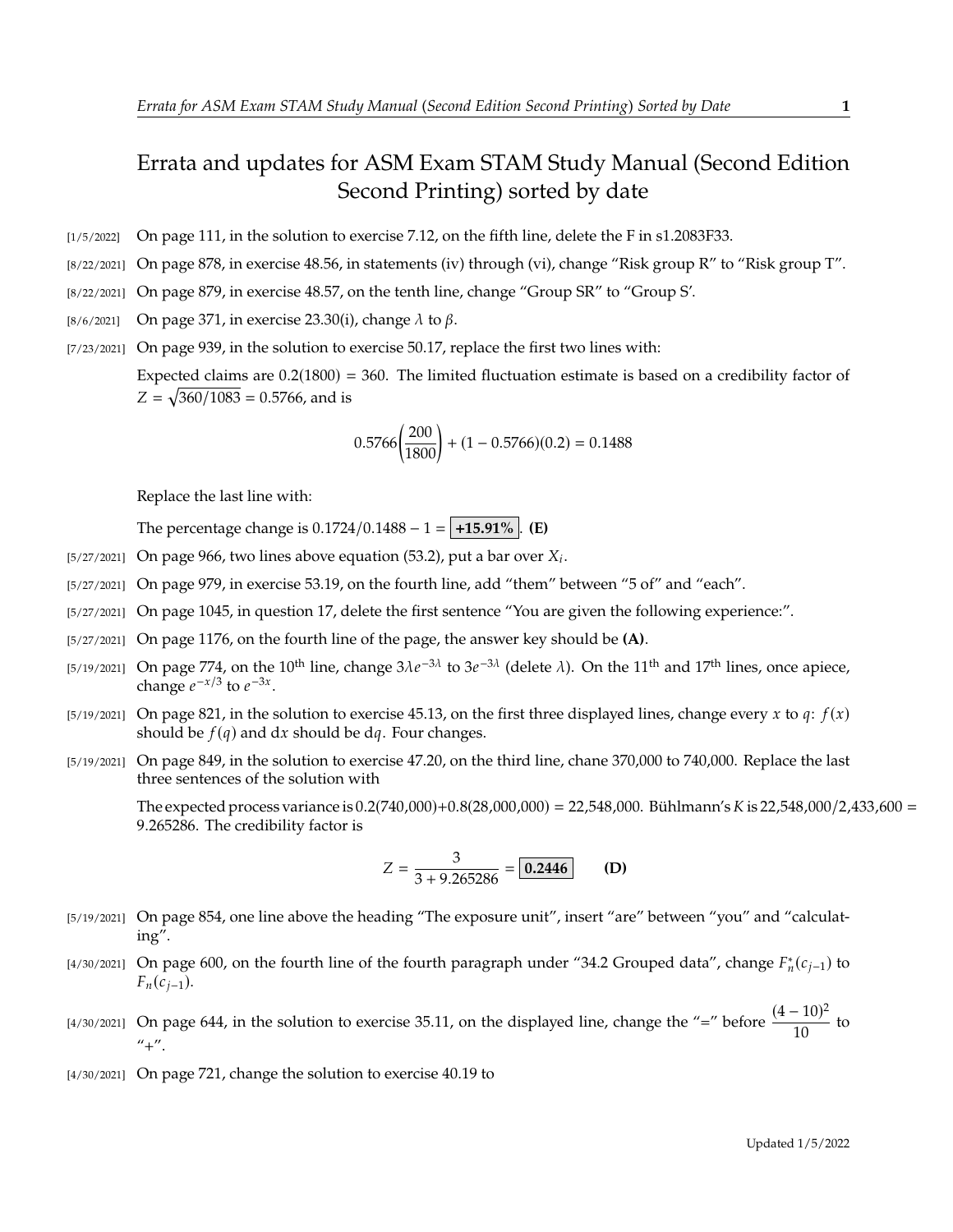$$
\lambda_F = \left(\frac{\Phi^{-1}(0.99)}{0.05}\right)^2 = \left(\frac{2.326}{0.05}\right)^2 = 2164.11
$$

For severity, the credibility standard is expressed in terms of number of exposures, which is number of claims. We had 1384 claims.

$$
e_X = 2164.11 \left( \frac{6,010}{55^2} \right) = 4,300
$$

$$
Z_X = \sqrt{\frac{1,384}{4,300}} = 0.567354
$$

For pure premium, the credibility standard is expressed in terms of number of exposures, which is number of policies. We have 21,000 policies. We divide the usual formula for the credibility standard in terms of number of expected claims by 0.085 to express it in terms of number of policies

$$
e_P = \frac{2164.11}{0.085} \left( 1 + \frac{6,010}{55^2} \right) = 76,044
$$

$$
Z_P = \sqrt{\frac{21,000}{76,044}} = 0.525506
$$

The absolute difference between credibility factors is **0.0418** . **(A)**

- [4/26/2021] On page 510, in the solution to exercise 30.10, on the last line, add a  $\lambda_2$  to the exponent of the first expression so that it is  $\lambda_2^4 e$  $-(\sum y_i - 40)\lambda_2$ .
- [4/26/2021] On page 511, in the solution to exercise 30.13, on the second line of the page, change  $\theta^{30}$  in the denominator to  $\bar{\theta}_p^{30}$ .

[4/26/2021] On page 531, 3 lines from the bottom of the page, change  $\frac{5}{\alpha}$  - to  $\frac{5}{\alpha}$  $\frac{\partial}{\partial x} +$ .

[4/26/2021] On page 549, in exercise 31.42(iii), replace the matrix with

$$
\begin{pmatrix} 0.0444 & 0 \\ 0 & 0.0222 \end{pmatrix}
$$

[4/26/2021] On page 590, in the solution to exercise 33.2, on the second line, 190.84 should be 191.26, affecting all the successive calculations. Replace the entire solution with

The formula for the Weibull maximum likelihood estimate (equation (30.1)) gives

$$
\hat{\theta} = \sqrt{\frac{\sum x_i^2 - 10(10^2)}{10}} = 191.26
$$

Then  $F^*(30)$  and  $D(30)$  are

$$
\hat{F}(30) = 1 - e^{-(30/191.26)^2} = 0.024303
$$

$$
\hat{F}(10) = 1 - e^{-(10/191.26)^2} = 0.002730
$$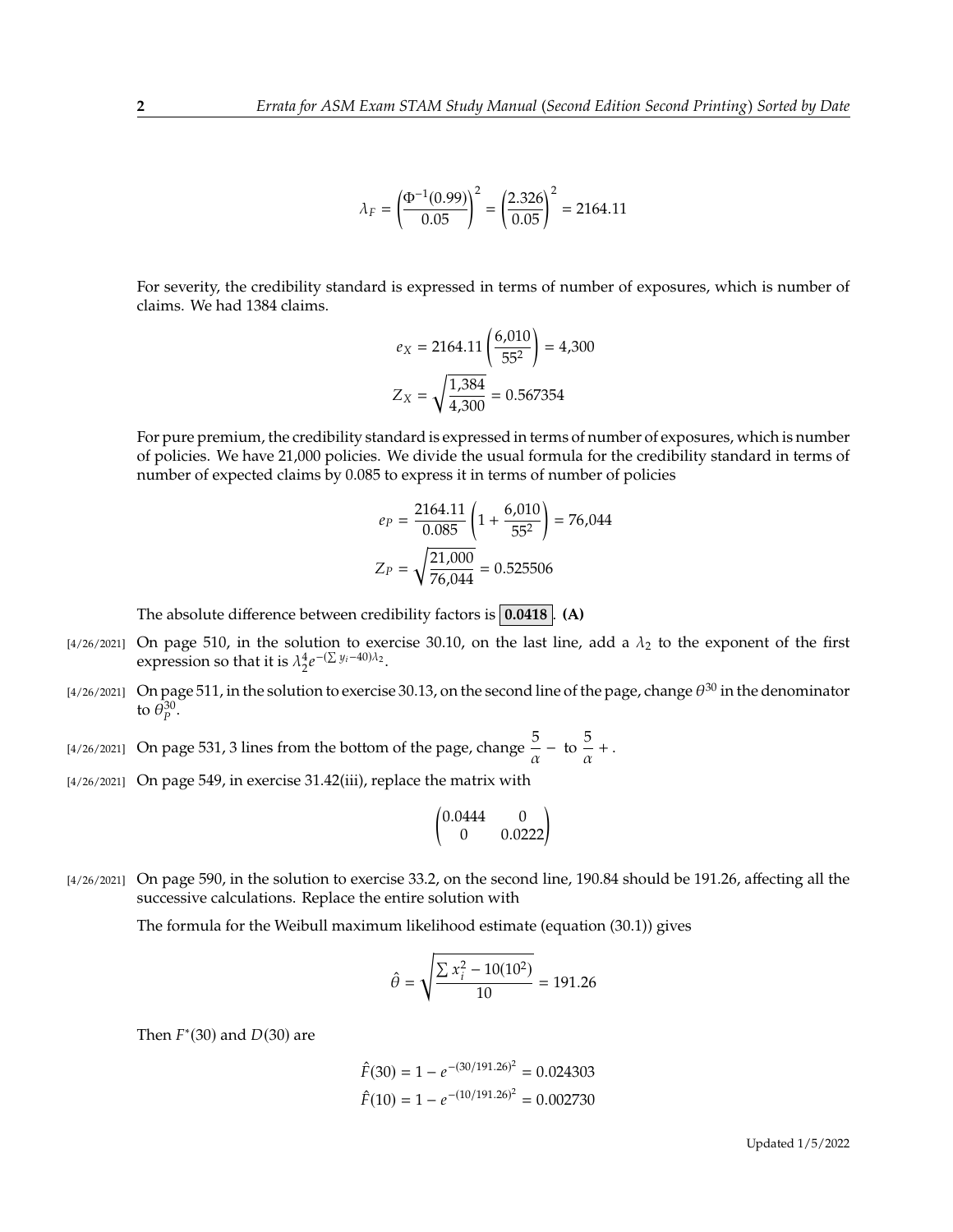$*(30) = \frac{0.024303 - 0.002730}{1 - 0.002730}$  $\frac{1,000}{1 - 0.002730} = 0.021632$  $D(30) = 0.5 - 0.021632 = \boxed{0.4784}$ 

- $\frac{1}{4}$ /22/2021] On page 1139, in question 24, on the last line, change  $\frac{12}{31}$ /CY7 to  $\frac{12}{31}$ /CY5.
- $[4/14/2021]$  On page 434, on the third line, change "ae" to "are".
- $[4/14/2021]$  On page 443, in the solution to exercise 27.7, on the second to last line, change "average value of S given  $S > 4903.93''$  to "average value of  $S - 4903.93$  given  $S > 4903.93''$ .
- [4/14/2021] On page 477, in the solution to exercise 29.7, on the fourth line of the page, change "question 29" to "question 29.5".
- [4/13/2021] On page 1247, in the solution to question 8: The tables for the single parameter Pareto now include the formula  $\mathbf{E}[X \wedge k] = \theta\left(1 + \ln\left(\frac{k}{\theta}\right)\right)$ , so the derivation of that formula on line 4-7 is unnecessary.
- [3/19/2021] On page 350, in exercise 22.32, on the first line, change "number of losses,  $X''$  to "number of losses,  $N''$ .
- [3/15/2021] On page 969, two lines from the bottom, a sum sign is missing from the numerator. The line should be

$$
=\frac{\sum_{j=1}^{n}m_j^2(\beta+\alpha/m_j)}{m^2}
$$

- [3/15/2021] On page 970, two lines from the bottom of the sidebar, change  $v(n 1)$  to  $v(r 1)$ .
- [3/8/2021] On page 339, in the sidebar, six lines from the bottom, change  $P'_N(0)$  to  $P'_N(1)$ .
- [12/26/2020] On page 718, in exercise 40.18, on the first line, change "iimited" to "limited".
- $[8/3/2020]$  On page 939, in the solution to exercise 50.16, on the fifth line, the line for Z, change the numerator from 90 to  $200 + 250 + 225$ .
- [7/9/2020] On page 1293, on the first line, change the link to https://www.casact.org/admissions/studytools/ exam3/sp05-3.pdf.
- [7/9/2020] On page 1296, on the first line, change the link to https://www.casact.org/admissions/studytools/ exam3/Fall05.pdf.
- [7/9/2020] On page 1299, on the first line, change the link to https://www.casact.org/admissions/studytools/ exam3/06-3.pdf.
- [7/9/2020] On page 1302, on the first line, change the link to https://www.casact.org/admissions/studytools/ exam3/Fall06.pdf.
- [6/22/2020] On page 131, in the solution to exercise 8.11, in the table, the headings are wrong. Here is a table with the corrected headings:

|          | <b>Incremental Paid Losses</b> |        |        |        |
|----------|--------------------------------|--------|--------|--------|
| Accident | in Development Year            |        |        |        |
| Year     |                                |        |        |        |
| AY6      |                                |        |        | 10,650 |
| AY7      |                                |        | 13,000 | 11,700 |
| AY8      |                                | 35,000 | 14,000 | 12,600 |

[6/21/2020] On page 1191, regarding the solution to question 11, the tables now do include the formulas you need to solve this question. The revised solution is